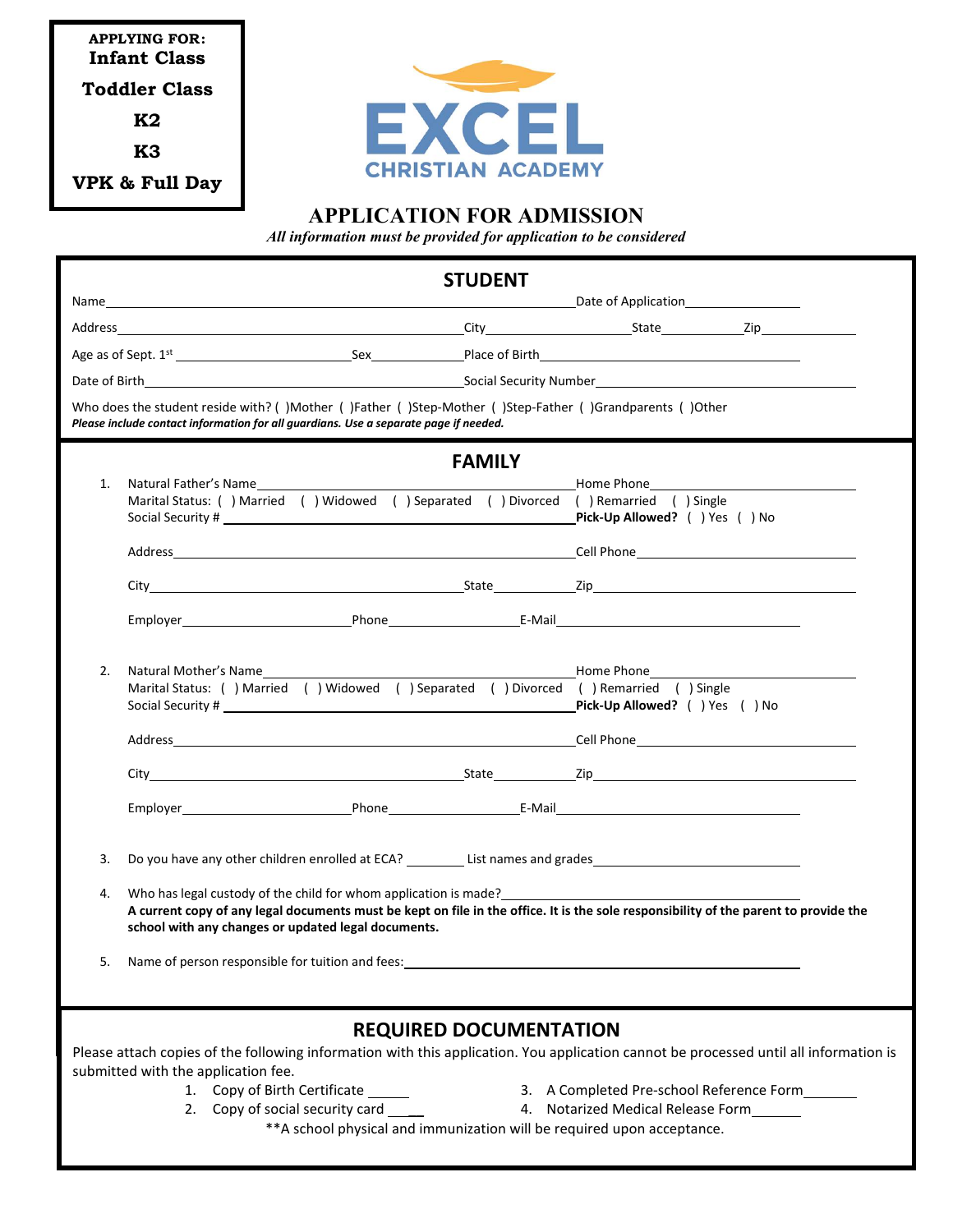So that each parent and student understands school policies, we ask that you read the following information and initial next to each statement and sign this form indicating your agreement and understanding of the policies set forth.

- 1. The School is not responsible for the loss of personal property, whether the loss occurs by theft, fire, or any other cause.
- 2. All students enrolled at Excel Christian Academy must have in their school file a birth certificate, social security number, school physical, valid immunization records, and current custody papers if applicable. It is the sole responsibility of the parent to provide the school with any changes or updated legal documents.
- 3. Excel Christian Academy admits students of any race, color, national and ethnic origin to all rights, privileges, programs, and activities generally accorded or made available to students at the school. It does not discriminate in the administration of its educational policies, admission policies, scholarships, athletic and other school administrative programs.
- 4. As parents, we agree that Excel Christian Academy may use my child's picture in its promotional and periodical literature for school use.
- 5. \_\_\_\_\_\_My child is permitted to take part in all school activities, including but not limited to, sports and school sponsored events, and absolve the school and church from liability to me or my child in case of accident or injury to my child while on campus or during any school sponsored outing.
- 6. As parents, we sincerely pledge our loyalty to the aims and ideals of the school.
- 7. As parents, we hereby invest authority in the faculty and administration concerning the discipline of our child as necessary. We further agree that we will support the faculty and administration in discipline at home as needed.
- 8. As parents, we agree, in accordance with the principle of Matthew 18:15-17, to bring any and all questions and criticisms to the person most directly involved. If we have a question about a specific classroom action or procedure, we will contact the appropriate teacher. If a satisfactory conclusion is not reached, we will then contact the appropriate principal.
- 9. I agree to comply with and support the spiritual, moral, dress and disciplinary standards and policies of the school and further agree that the school has full discretion in the discipline of my child while under school supervision.
- 10. I have read the FINANCIAL INFORMATION AGREEMENT and comply with those policies.
- 11. I understand that if I or any agent acting in my behalf or on behalf of my child brings any legal action against the school or its agents and such legal action is found in favor of the school or its agents, I will be responsible to pay all legal fees and other expenses related to such action. All disputes shall be settled in binding arbitration.

## *I understand that in signing the Enrollment Agreement, I am agreeing to accept and abide by the rules and philosophy of Excel Christian Academy.*

\_\_\_\_\_\_\_\_\_\_\_\_\_\_\_\_\_\_\_\_\_\_\_\_\_\_\_\_\_\_\_\_\_\_\_\_\_\_\_\_\_\_\_\_\_\_\_\_\_\_\_\_\_\_\_\_\_\_\_\_\_\_\_\_\_\_\_\_ Parent's Signature **Date** Parent's Signature Date Date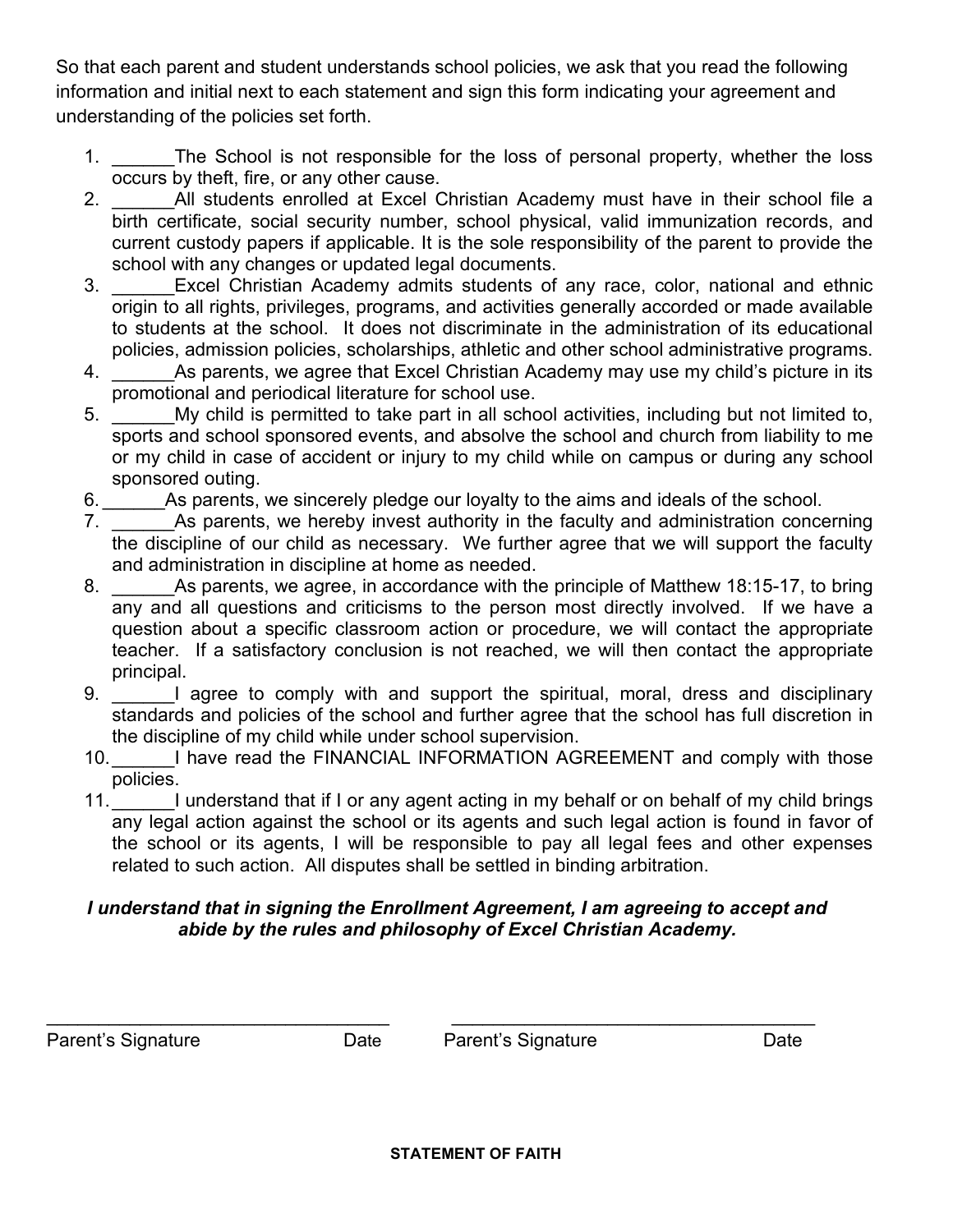- A. The entire Bible is God inspired.
- B. We believe in one God, eternally existing in three persons: namely the Father, Son and Holy Ghost.
- C. We believe that Jesus Christ is the Son of the Father, conceived of the Holy Ghost and born of the Virgin Mary. That Jesus was crucified, buried and raised from the dead; that He ascended to Heaven and is today at the right hand of the Father as the intercessor.
- D. We believe that all have sinned and come short of the Glory of God and that repentance is commanded of God for all and necessary for the forgiveness of sins.
- E. We believe that justification, regeneration and the new birth are wrought by faith in the blood of Jesus Christ.
- F. We believe in sanctification subsequent to the new birth, through faith in the blood of Jesus Christ, through the Word and by the Holy Ghost.
- G. We believe that the one true God created everything out of nothing in a span of six days.
- H. We believe that the ministry of the local church is God's established instrument for carrying out the Great Commission. The body of Christ, the church, is composed of all born again believers who have by faith accepted Christ as Lord.
- I. The Bible is part of our daily curriculum. This Statement of Faith constitutes the doctrinal boundaries wherein we take a firm stand.
- J. Human Sexuality. We believe that God has commanded that no intimate sexual activity be engaged outside of marriage between a man and woman (Hebrews 13:4 and I Corinthians 7:1-4). We believe that any form of homosexuality, lesbianism, bisexuality, bestiality, incest, fornication, adultery and pornography are sexual perversions in the sight of God and the church (Genesis 2:24, Leviticus 18:1-30, Romans 1:26-29, I Corinthians 5:1 and 6:9, I Thessalonians 4:2-7). We believe that the only legitimate marriage is the joining of one man and one woman by mutual covenant (Genesis 2:24, Romans 7:2). We believe that men and women are spiritually equal in position before God (Galatians 3:28), but that God has ordained distinct and separate spiritual functions for men and women in the home and the church (Colossians 3:18, I Timothy 2:8-15).
- K. Abortion. We believe that human life begins at conception and that the unborn child is a living human being. Abortion constitutes the unjustified, unexcused taking of an unborn human life. Abortion is murder. We reject any teaching that abortions or pregnancies due to rape, incest, birth defects, gender selection, birth or population control, or the mental well being of the mother are acceptable (Job 3:16, Psalm 51:5 and 139:13- 16, Isaiah 44:24 and 49:1, 5; Jeremiah 1:5, 20:15-18, Luke 1:44).

Parent's Signature The Control of Date Charles Parent's Signature Parent's Signature Date

# *FINANCIAL INFORMATION*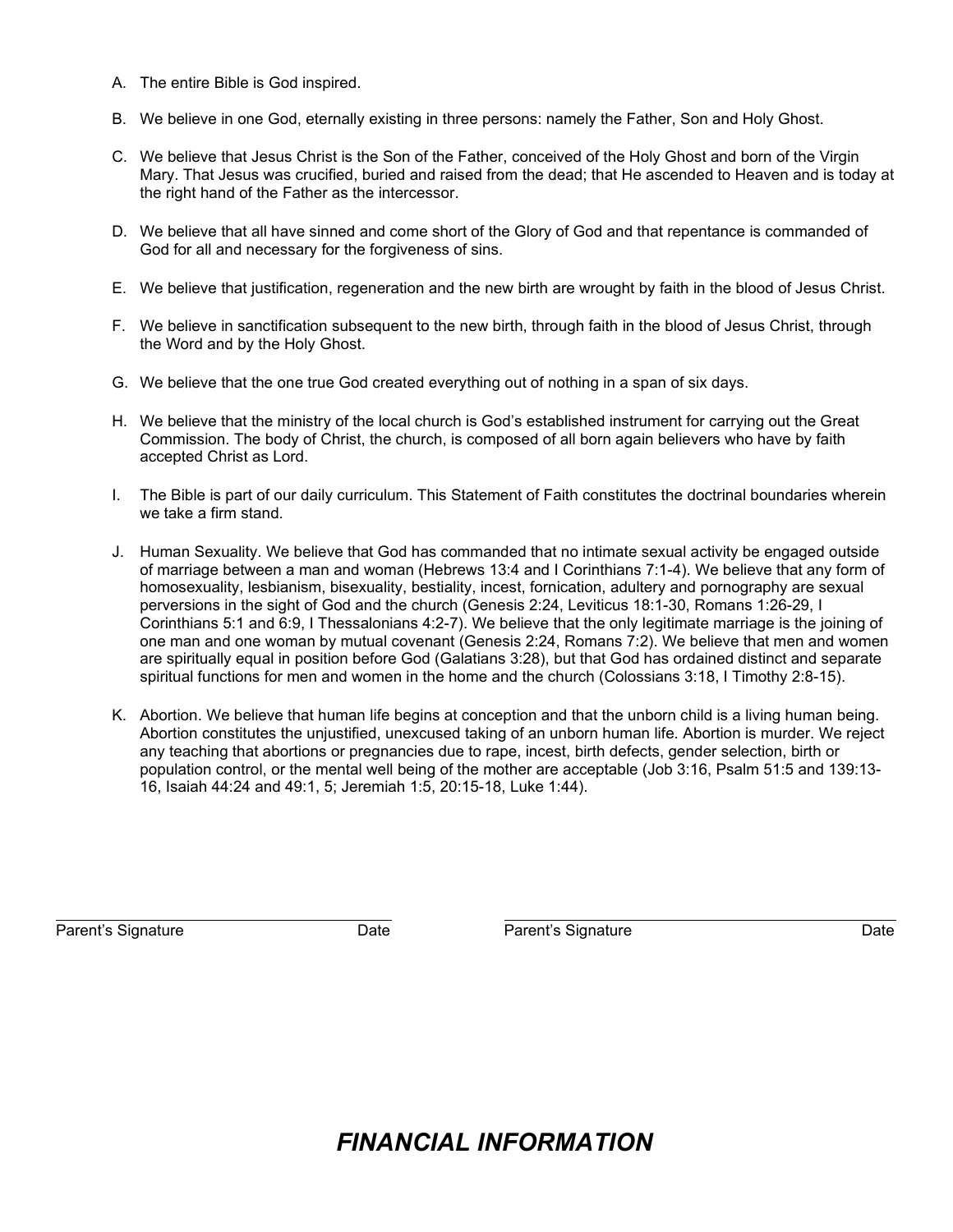# **2019-2020**

## **Families may choose either the Multiple Child Discounted Tuition or the Scholarship Tuition. Both may not be combined.**

### **Application Fee:** (non-refundable)

\$25.00 \*AN APPLICATION MUST BE RECEIVED IN ORDER TO BE PLACED IN THE WAIT POOL

## **Enrollment Fee:** (non-refundable)

\$100.00 (single child); \$200.00 (multi-child family)

**Book and Materials Fee: Infants – K4** (non-refundable)

\$125.00

## **Preschool Weekly Fees:**

| <b>PREK 4 FULL W/VOUCHER</b> | <b>FULL DAY PK4</b> | K3    | <b>K2-TODDLERS</b>      |       | <b>INFANTS</b> |
|------------------------------|---------------------|-------|-------------------------|-------|----------------|
| $1st$ child $$110$           | \$140               | \$130 | \$140/trained \$150/not |       | \$175          |
| $2^{\text{nd}}$ child - \$90 | \$120               | \$120 | \$130                   | \$145 | \$175          |
| 3rd child \$85               | \$110               | \$110 | \$120                   | \$135 | \$175          |
| $4th$ child - \$50           | \$90                | \$100 | \$110                   | \$115 | \$175          |

## **VPK**

There is **no charge** for VPK **students who have the VPK Voucher from 9 - 12**. However, any student who stays past the 3 hour VPK instructional time will be charged \$**110 per week** for extended care and must pay fees (enrollment and book/materials fees). VPK classes are not provided during Thanksgiving, Christmas and Spring Breaks and non VPK calendar days. Students will be charged \$130.00 per week during holidays if extended care is available.

## **PRESCHOOL TUITION PAYMENT:**

Tuition is paid weekly and due Friday prior to the upcoming week when the children are dropped off. Payments received after Monday will be assessed a late fee of \$35.00. If tuition becomes two weeks behind, the student MAY NOT attend Preschool. Spots will be held only one week.

Payments must be made by ACH Check withdrawal, credit or debit card, personal check, cashier's check or money order. Automated ACH WITHDRAWAL will receive a **5% weekly tuition discount.** Card payments will be accepted through online or on site at above fee schedule.

## **VACATION AND HOLIDAYS:**

Each family is allotted 2 full weeks to use towards their vacation time. You may use vacation weeks with advanced notice given to the office. Additionally, school closures such as Labor Day, Columbus Day, and Martin Luther King, Jr…will be prorated for you. You may utilize your vacation weeks during Christmas, Thanksgiving or Spring Break times. Christmas and Thanksgiving WILL NOT BE PRORATED. ALL OTHER SCHEDULED NATIONAL HOLIDAYS WILL BE PRORATED.

**A \$35.00 FEE will be charged for RETURNED CHECKS. After the first returned check payments MUST be made by certified check or cash.** 

*Pre-school extended care is included in the annual rates FOR INFANTS –PK3 & FULL TIME PREK4* \*\*Additional Fees apply for late pickup after 6:00 p.m.

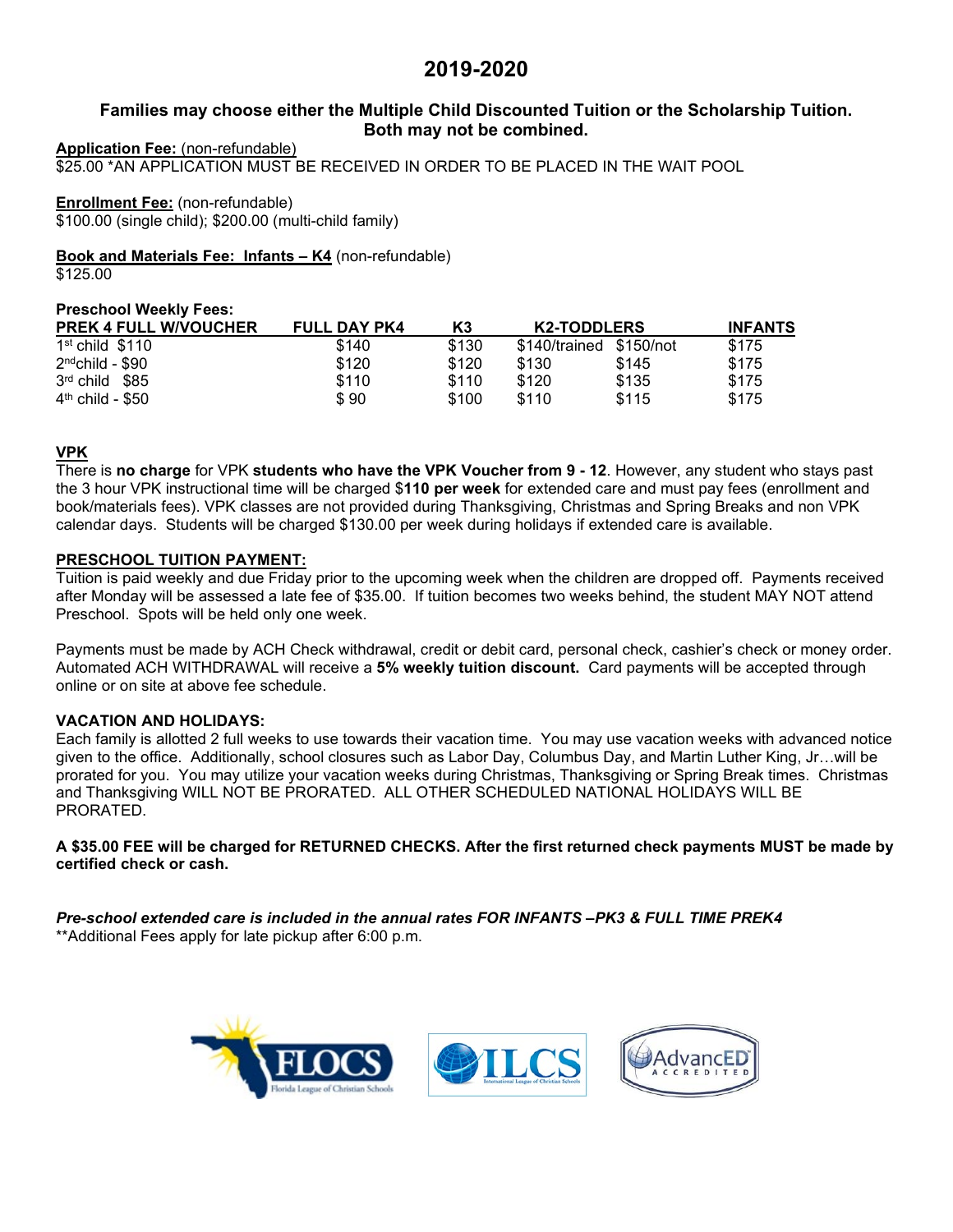# **EDUCATIONAL /MEDICAL BACKGROUND**

| List previous Pre-school / Day Care / Private Care Provider Address (City, State)<br>Date (Month of Year)<br>Ages                                                                                           |
|-------------------------------------------------------------------------------------------------------------------------------------------------------------------------------------------------------------|
|                                                                                                                                                                                                             |
| Has applicant had any discipline problems or been suspended or expelled? __________________________ If yes, explain: __________                                                                             |
| Does applicant have any physical, emotional, or mental problems or handicaps that may affect activities or progress?                                                                                        |
|                                                                                                                                                                                                             |
| Has applicant ever taken any type of psychiatric, psychological or educational testing other than the regularly administered                                                                                |
|                                                                                                                                                                                                             |
|                                                                                                                                                                                                             |
| Please state clearly why you wish to sent you child to Excel Christian Academy. ______________________________                                                                                              |
| <b>PERSONAL SKILLS</b><br>Is your child completely potty trained? YES<br>Is your child able to feed themselves? YES<br>NO<br>NO                                                                             |
| Is your child able to speak their name clearly? YES<br>NO.                                                                                                                                                  |
| Is your child able to take care of their own personal needs? (i.e. Use the restroom without assistance) YES<br>NO.                                                                                          |
|                                                                                                                                                                                                             |
|                                                                                                                                                                                                             |
| ,我们也不会有什么。""我们的人,我们也不会有什么?""我们的人,我们也不会有什么?""我们的人,我们也不会有什么?""我们的人,我们也不会有什么?""我们的人<br>Please list known allergies that we should be aware of and the proper treatment should an allergen come in contact with |
|                                                                                                                                                                                                             |
|                                                                                                                                                                                                             |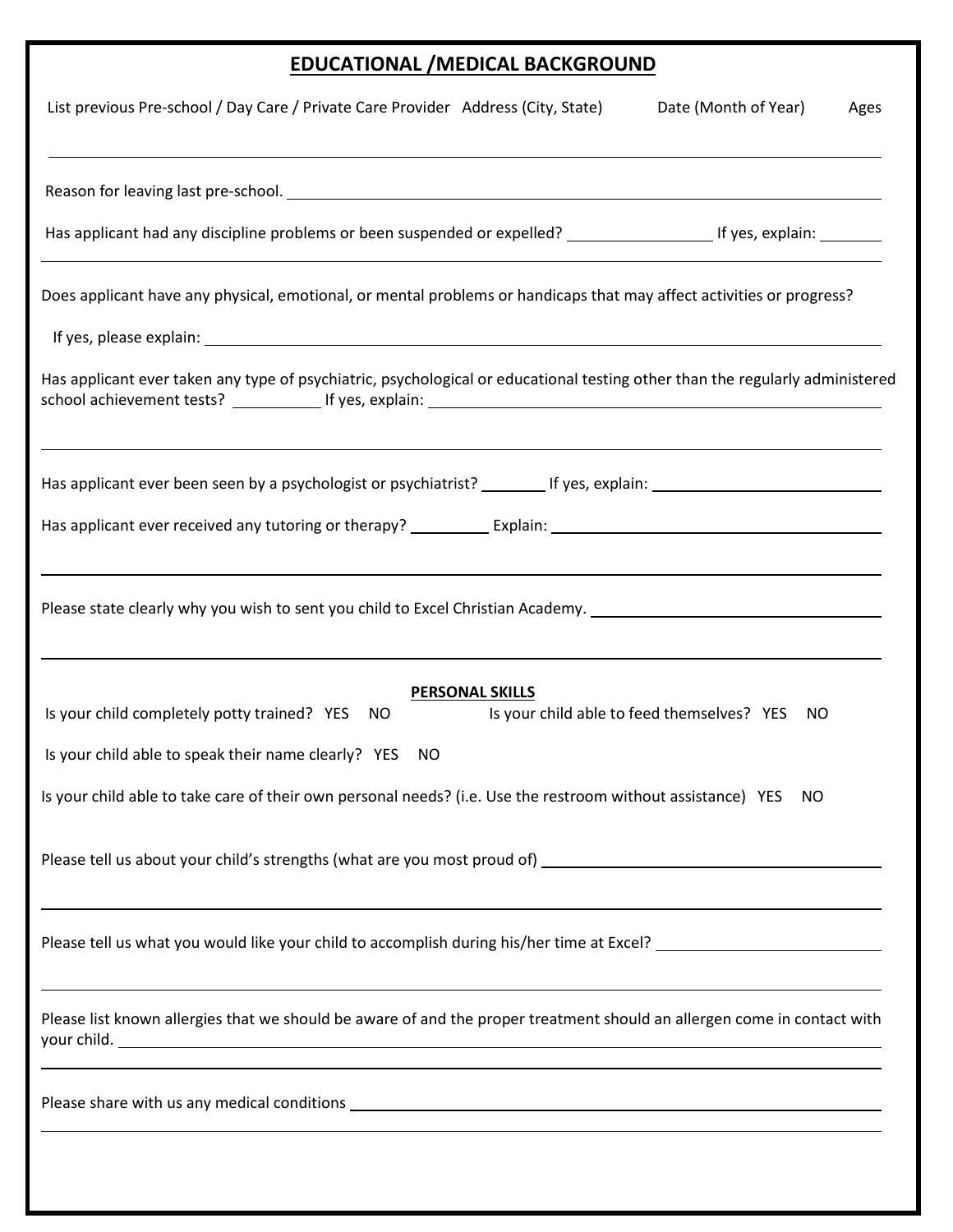# **ECA POLICIES**

### **Please carefully read the following information and sign below indicating that you have read and will abide by these policies.**

### **ACCEPTANCE POLICY**

- ECA reserves the right to accept or deny admission based on the information provided in the completed application packet.
- Required paperwork and medical forms (current school physical and immunization record) must be on file before the student will be admitted to class.

### **RESTROOM POLICY**

- Students must be completely potty trained before entering K3. No pull-ups or training pants of any kind may be worn.
- Excessive restroom accidents (6 in a two week period) can result in your child needing to secure potty training before coming back. A meeting with parent/guardian must happen to ensure training needs.
- Students must be able to tend to restroom needs without assistance.

#### **FINANCIAL RESPONSIBILITY**

- All families are expected to abide by the financial policies detailed in the financial information packet.
- All policies regarding fees, tuition, payment options and dates are detailed in the financial information packet.
- There is a penalty for any returned checks.
- **Application fee is non-refundable**

I have read the above policies and agree to abide by these policies and the policies listed in the financial information packet to Excel Christian Academy.

**OFFICE USE**

Parent Signature **Parent Signature** Date **Constant Date Constant Only 19th** Parent Signature **Parent Signature** Date

| <b>OFFICE USE</b>            |  |              |  |  |  |
|------------------------------|--|--------------|--|--|--|
| Date Received                |  |              |  |  |  |
| App Fee \$_______ Ck#_______ |  | Date         |  |  |  |
| Enroll Fee \$ Ck#            |  | Date         |  |  |  |
| Accepted Not Accepted        |  |              |  |  |  |
| Wait Pool _____________      |  | Grade $\_\_$ |  |  |  |